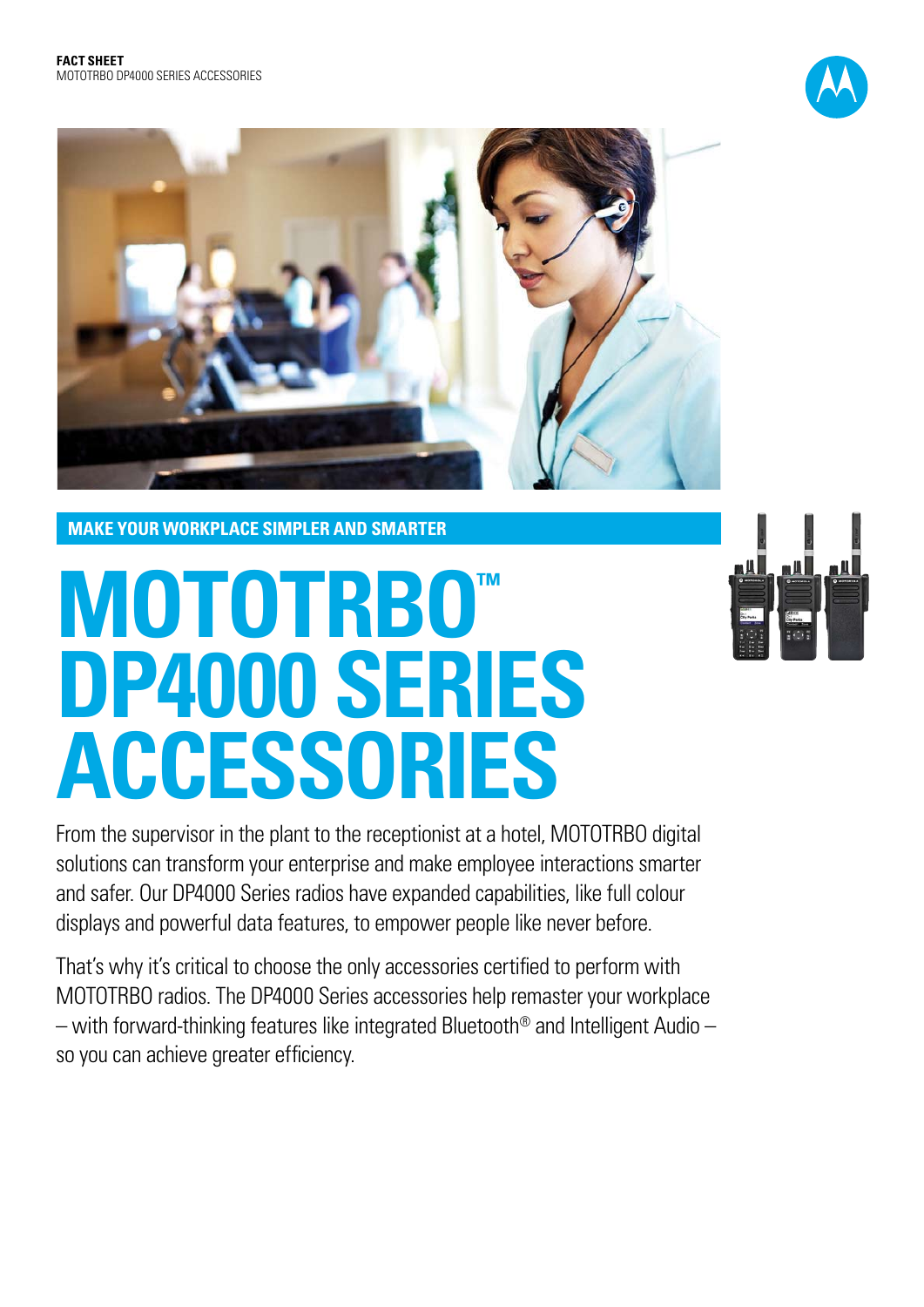# **GET EXCEPTIONAL AUDIO EVERYWHERE**

Our exclusive IMPRES Smart Audio accessories communicate with the radio to suppress ambient noise, improve voice intelligibility and amplify loudness – even in high-noise and harsh weather. Automatic Gain Control (AGC) adds another layer of exceptional audio. It detects changes in voice levels from the individual talking, then increases or decreases microphone gain so the listener hears you clearly regardless of how loudly or quietly you are talking into your accessory.

## **TAKE INTELLIGENT AUDIO FURTHER WITH IMPRES**

Our DP4000 Series radios offer a smart feature in digital mode –Intelligent Audio. With Intelligent Audio, the radio volume automatically adjusts to compensate for background noise so workers don't have to adjust their radio volume to avoid missing a call in loud situations or disturbing others when they move into quiet places. Increased background noise suppression filters out unwanted external clamour – from road traffic to the roar of engines. Your workforce can also enjoy the benefits of Intelligent Audio with select audio accessories.

Plug in an IMPRES accessory and it instantly sets the volume level and enhances the Intelligent Audio capabilities on the radio. With IMPRES, your radio not only recognizes the accessory and loads the correct profile to optimize audio performance, but combined with Intelligent Audio it intuitively adjusts volume to compensate for background noise.

## **ENHANCE MOBILITY WITH INTEGRATED BLUETOOTH**

Improve the mobility of your crews without wires getting tangled. We've embedded Bluetooth in to your DP4000 Series radio so no adaptor is needed. Indoors at the plant or outdoors at the gate, our exclusive Operations Critical Wireless earpieces handle loud environments while an optional wireless push-to-talk (PTT) button seamlessly links to any earpiece. Just put the PTT in a pocket or on a lapel and connect instantly.



# **EVEN OUR BATTERIES ARE SMARTER**

Shift workers rely on batteries that outlast their shifts and our time-tested, "Proven Tough" IMPRES Smart Energy System stands up to the challenge. It automates battery maintenance and eliminates overcharging, no matter how long radios are left in the charger. Our DP4000 Series IMPRES batteries store critical data, letting you know when they need to be replaced. These batteries also feature a unique, textured surface that makes it easier to grip the radio, even when wearing gloves.

Save energy and money by using the same charger to power up all your MOTOTRBO portable radios. Simply mix and match radios and batteries in one MOTOTRBO multiunit charger.

# **ONE ANTENNA HANDLES THE BAND**

The DP4000 Series radios have a new wideband UHF whip antenna that provides coverage across the entire band (403-527 MHz). Choose stubby antennas when you want an unobtrusive option. These stubby antennas offer even better performance than previous Motorola stubby antennas.

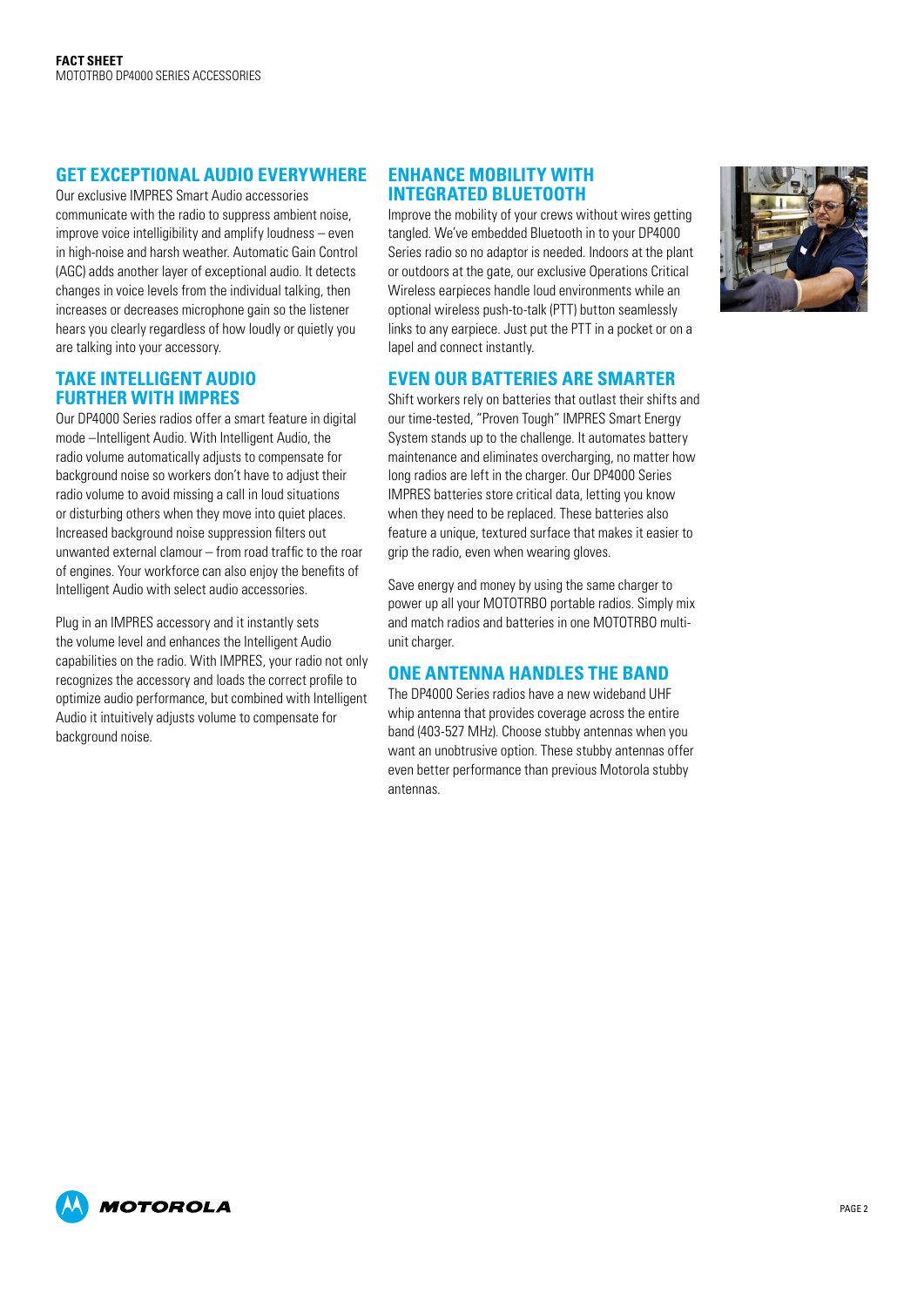# **Accessories compatible with MOTOTRBO DP4000 SERIES PORTABLE RADIOS**

| <b>REMOTE SPEAKER MICROPHONES</b> |                                                                                                                |  |
|-----------------------------------|----------------------------------------------------------------------------------------------------------------|--|
| PMMN40241,2                       | Remote Speaker Microphone with 3.5mm audio jack (IP54)                                                         |  |
| PMMN40251,2                       | <b>IMPRES Remote Speaker Microphone with 3.5mm audio</b><br>jack and emergency button (IP54)                   |  |
| PMMN40401,2                       | Remote Speaker Microphone, submersible (IP57)                                                                  |  |
| PMMN4046 <sup>2</sup>             | IMPRES Remote Speaker Microphone with volume control,<br>emergency and programmable button, submersible (IP57) |  |
| PMMN4050 <sup>2</sup>             | <b>IMPRES Remote Speaker Microphone with 3.5mm audio</b><br>jack (IP54)                                        |  |
| <b>RI N6074</b>                   | Replacement Coil Cord Kit for PMMN4024 and PMMN4040                                                            |  |
| <b>RIN6075</b>                    | Replacement Coil Cord Kit for PMMN4025, PMMN4050<br>and PMMN4046                                               |  |

|                       | <b>REMOTE SPEAKER MICROPHONE ACCESSORIES</b> |
|-----------------------|----------------------------------------------|
| MDRLN48852            | Receive-Only Covered Earbud with coiled cord |
| <b>MDRI N49412</b>    | Receive-Only Earpiece with translucent tube  |
| WADN4190 <sup>2</sup> | Receive-Only Flexible Earpiece               |
| MDPMLN46202           | Receive-Only D-shell Earpiece                |

| <b>SURVEILLANCE ACCESSORIES</b>    |                                                                              |
|------------------------------------|------------------------------------------------------------------------------|
| RLN5878 / RLN5879 <sup>2</sup>     | Receive-Only Surveillance Kit (black/beige)                                  |
| RLN5880 / RLN58811,2               | IMPRES 2-wire Surveillance Kit (black/beige)                                 |
| RLN5882 / RLN58831,2               | <b>IMPRES 2-wire Surveillance Kit with</b><br>translucent tube (black/beige) |
| PMLN5111 / PMLN5112 <sup>1,2</sup> | <b>IMPRES 3-wire Surveillance Kit with</b><br>translucent tube (black/beige) |
| PMLN5097 / PMLN51061,2             | IMPRES 3-wire Surveillance Kit (black/beige)                                 |
| <b>RI N5886</b>                    | Surveillance Low Noise Kit                                                   |
| <b>RIN5887</b>                     | Surveillance High Noise Kit                                                  |
| RLN4760 / RLN4763                  | Small Clear, Comfortable Earpiece<br>(right/left ear)                        |
| RLN4761 / RLN4764                  | Medium Clear, Comfortable Earpiece<br>(right/left ear)                       |
| RLN4762 / RLN4765                  | Large Clear, Comfortable Earpiece<br>(right/left ear)                        |
| <b>RI N6281</b>                    | Replacement foam plug for RLN5887, noise<br>reduction = 24dB, pack of 25     |
| <b>RI N6282</b>                    | Replacement clear rubber eartips, pack of 50                                 |

# **Carry Accessories** PMLN5838 Hard Leather Case with 3" Fixed Belt Loop - full keypad PMLN5839 Hard Leather Case with 3" Fixed Belt Loop – no display PMLN5840 Hard Leather Case with 3" Swivel Belt Loop – full keypad PMLN5846 Hard Leather Case with 3" Swivel Belt Loop – no display PMLN5842 Hard Leather Case with 2.5" Swivel Belt Loop – full keypad PMLN5843 Hard Leather Case with 2.5" Swivel Belt Loop – no display PMLN5844 Nylon Case with 3" Fixed Belt Loop – full keypad PMLN5845 Nylon Case with 3" Fixed Belt Loop – no display PMLN5610 Replacement 2.5" Swivel Belt Loop PMLN5611 Replacement 3" Swivel Belt Loop PMLN7008 2.5" Belt Clip PMLN4651 2" Belt Clip NTN5243 Adjustable Nylon Carrying Strap HLN6602 Universal Chest Pack RLN4570 Break-a-way Chest Pack 1505596Z02 Chest Pack Replacement Strap RLN4815 Radio Pack Radio Utility Case 4280384F89 Radio Pack Extension Belt HLN9985 Waterproof Bag RLN4295 Epaulet Strap 4200865599 1.75" Wide Leather Belt 15012157001 Accessory Connector Dust Cover

### **Bluetooth WIRELESS Accessories**

| GMTNG356A <sup>1</sup> | Operations Critical Wireless Earpiece with 12" cable |
|------------------------|------------------------------------------------------|
| NNTN82941,3            | Operations Critical Wireless Earbud with 11.4" cable |
| NNTN82951,3            | Operations Critical Wireless Earbud with 45.7" cable |
| <b>NNTN8191</b>        | Wireless Push-to-Talk Pod                            |
| NTN2572                | Replacement Wireless Earpiece, 12" cable             |
| PMPN4006               | Micro USB plug-in charger                            |
| NTN8821                | Maintenance Kit for GMTN6356                         |
| NNT8988                | 10 Ear Straps for GMTN6356                           |
| <b>RIN5037</b>         | 10 Far Tubes for GMTN6356                            |
| NTN8986                | Adhesive pads for GMTN6356                           |
| NNTN8299               | Replacement Ear tips kit for NNTN8294/NNTN8295       |